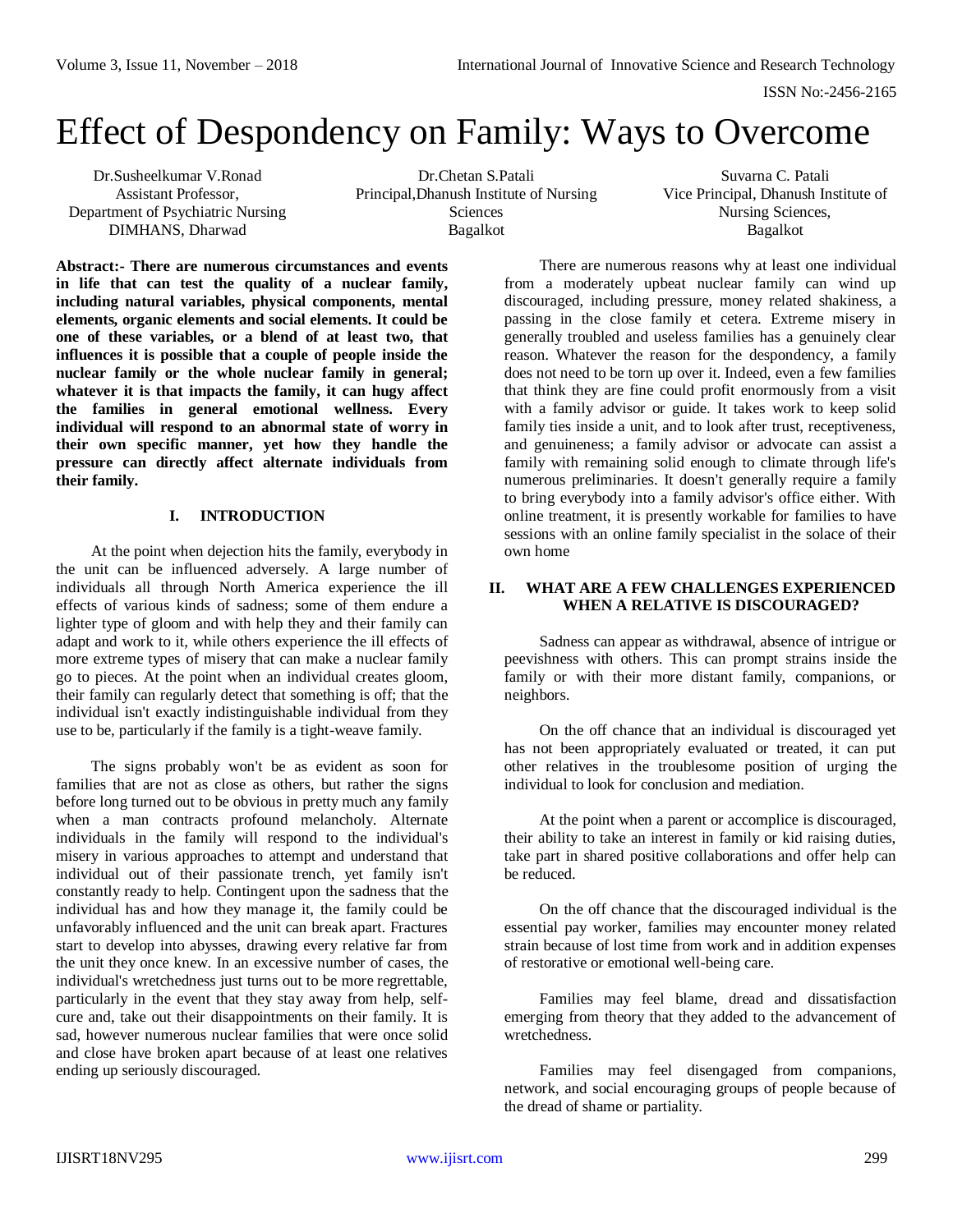ISSN No:-2456-2165

Dejection in an individual can add to hoisted wellbeing and mental issues in other relatives. This is especially valid for ladies, who are regularly the key guardians inside families.

#### **III. BY WHAT MEANS WOULD DEPRESSION BE ABLE TO INFLUENCE YOUNGSTERS AND TEENAGERS?**

It is assessed that 3.5% of kids and young people will encounter dejection in any one-year time span.

Youngsters or teenagers who are encountering misery regularly encounter a drop in their scholastic execution because of challenges with focus, inspiration and vitality.

Sorrow or discouraged temperament can negatively affect social, recreational and extracurricular chances and victories.

For some grown-ups with sadness, their first scene was the point at which they were adolescents. On the off chance that despondency in youths isn't appropriately tended to it can prompt intermittent scenes and additionally other mental and physical medical issues as a grown-up.

Concerns have been raised about the wellbeing of a few antidepressants with youngsters and adolescents. The most recent research underpins the utilization of one specific type of drug alongside psychological conduct treatment.

## **IV. WHAT IS THE CONNECTION AMONG CHILD REARING AND SADNESS?**

There exists a two-way relationship: despondency can impact a person's capacity to parent and child rearing can affect the way an individual encounters discouragement.

The everyday requests of child rearing can be a noteworthy stressor for a person who is endeavoring to oversee melancholy. At the point when a parent is discouraged, it can affect their capacity to be sincerely and physically accessible to their youngsters.

Child rearing can then again be a noteworthy giver and help to a person's recuperation by giving a chance to structure, booked exercises, association with others, and a wellspring of a constructive feeling of self-personality.

## **V. WHAT WOULD FAMILIES BE ABLE TO DO TO MANAGE SADNESS?**

Families are regularly the fundamental help for an individual attempting to oversee and recoup from dejection. Along these lines, family association is basic yet can likewise be testing and segregating.

Research reveals to us that when families have enhanced emotional wellness proficiency (i.e., exact psychological wellness learning) and access to mind, relatives with misery or other psychological wellness concerns are better ready to adapt, more inclined to participate in treatment and have enhanced personal satisfaction.

Joining a care group can offer relatives the chance to be with other people who are encountering comparative circumstances. Care groups can likewise give data about overseeing side effects, discovering network assets, and accessible medications. Care groups or data sessions can be found in many networks through the nearby psychological well-being affiliation or clinic.

On the off chance that a relative might encounter despondency, urge them to look for fitting conclusion and treatment. In spite of the fact that sadness can lift without mediation, it may not and it can genuinely undermine individual, family and social connections all the while.

End up educated about the idea of, and treatment alternatives for discouragement. Additionally, with their consent, end up associated with the consideration that a discouraged relative is getting. This may incorporate going to arrangements or taking an interest in reactivation objectives.

Attempt to keep up ordinary family exercises, plans and duties. Clarify what is happening to youngsters, neighbors and companions in a way that is suitable while regarding the person's desires and privacy.

Deal with yourself and other relatives. Put aside time for relaxation exercises and, if necessary, get to relief assets.

# **VI. LIMITING THE IMPACT OF DEPRESSION ON YOUR FAMILY**

How might I keep my battles with melancholy and nervousness from negatively affecting my significant other and youngsters? It's sufficiently terrible adapting to these crippling emotions, yet the possibility that I'm making life troublesome for my family is excessively to shoulder. What would it be a good idea for me to do?

Evidently you aren't depressed to the point that you can never again think about the necessities and sentiments of others. That merits referencing front and center since it isn't in every case valid in instances of this nature. A few people who